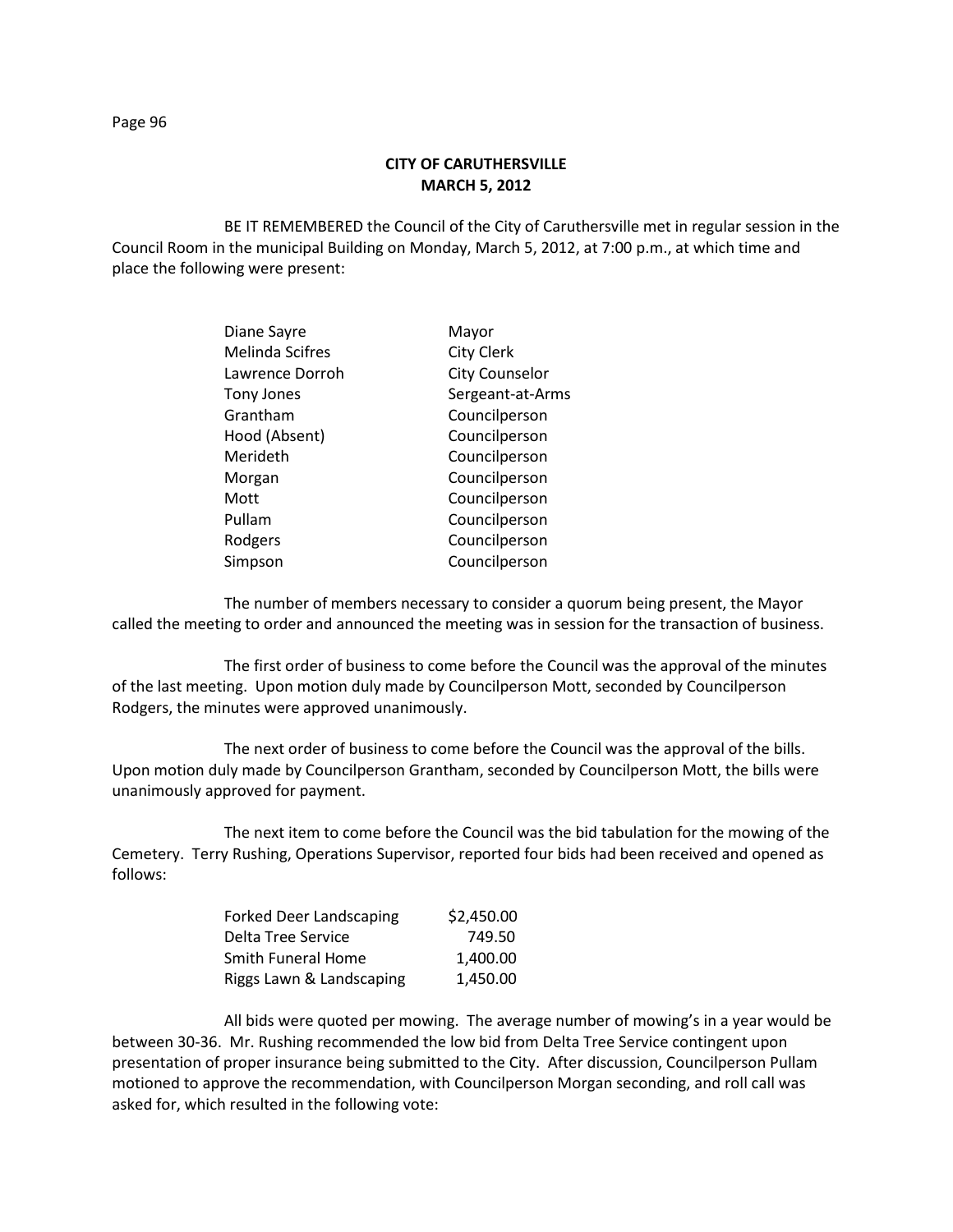Page 97

| Grantham | Yes     | Mott    | Yes  |
|----------|---------|---------|------|
| Merideth | Yes     | Pullam  | Yes. |
| Morgan   | Yes     | Rodgers | Yes  |
|          | Simpson | Yes     |      |

Councilperson Morgan then reported the fire department had responded to four calls in the last two weeks. Assistant Chief of Police Tony Jones reported a class will be held to certify all officers in CPR. There will be a group coming to the Public Safety Center on Monday, February 12, to educate the Police and Fire on healthy eating and cooking.

Paul Shaw, Water/Wastewater Manager, reported he is waiting to get the parts for the Third Street water plant installed. Terry Rushing reported the water well that is being repaired is a four bowl pump, but had been reported as a two bowl pump to the contractor. A bad check valve was found, and will need to be replaced at the Industrial Water Plant through the emergency procurement policy. This will be just over \$1,000. At the Industrial Plant there was a bad disconnect box found on the high service pumps at a cost of \$1,800 that will be replaced with emergency procurement funds.

Councilperson Merideth reported the Street and Sanitation crews have been picking up limbs and leaves. They have hauled scrap metal to the salvage yard from the maintenance shed. The crews continue cleaning the trucks and performing weekly inspections of all equipment and vehicles. The street sweeper is still running regularly.

Keith Davis, Parks/Recreation Director, reported the basketball season is ending tonight. Baseball and softball is starting up. The staff is cleaning and painting the bathrooms in the concession stand. The batting cage has been installed at Kiwanis Field. The staff will start laying much at the parks for the safety of the children playing around the equipment.

Terry Rushing then reported regarding the Code Enforcement issues. A right-of-entry has been obtained for 529 E.  $12<sup>th</sup>$  and 1123 E.  $18<sup>th</sup>$ . The County Commission has agreed to the demolition of 502 Laurant. Most of the properties discussed previously are ready to be demolished. There are two properties that administrative hearings will be held on. Councilperson Morgan then reported the flag at the City Courthouse is entangled in tree limbs, and needs to be taken down. Mr. Rushing stated he will have the limbs trimmed back.

Mr. Rushing then reported he has been in contact with a paving company for the repaving of Bushey from East Fourth to East Ninth (2" overlay), and Playground Road from Hwy U to the end of the road (1 ½" overlay). He will prepare the bids for advertising with Council authorization. After discussion, Councilperson Rodgers motioned to authorize the bid be prepared for the streets, with Councilperson Grantham seconding, and motion carried.

Mr. Rushing had discussed the construction of a parking lot for the new tennis courts. The Tennis Association has agreed to pay for  $\frac{1}{2}$  of the cost of the parking lot. The cost for the City and the Association would be approximately \$14,000 each. After discussion, Councilperson Merideth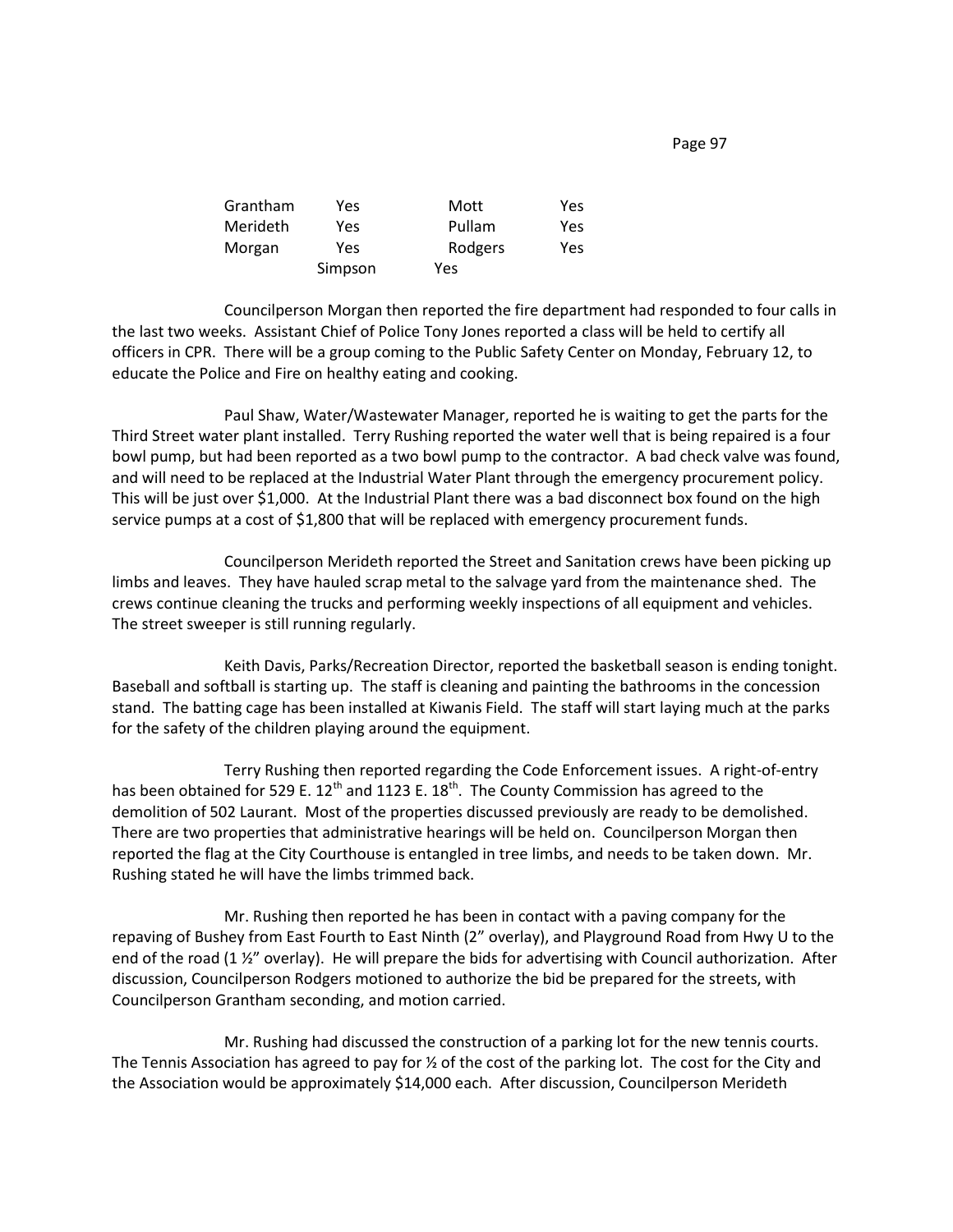## Page 98

motioned to bid the parking lot for the tennis courts, with Councilperson Rodgers seconding, and motion carried.

Mr. Rushing then reported ASA Asphalt will be coming in soon to continue the work caused by the flood on Walker and Bushey. While the company is here, he requests the area at 20<sup>th</sup> and Chaffin (\$7,400) and Ward in front of the Courthouse (\$1,700) be repaired. After discussion, Councilperson Rodgers motioned to approve the repairs, with Councilperson Morgan seconding, and motion carried.

Mr. Rushing then reported animals have blocked the drainage ditch behind the Tipton property, which is causing the water in the City's drainage ditch to remain high. He has talked with Mr. Atchison, and the drainage district will address the problem as soon as possible.

Fire Chief Jones reported the State-wide Tornado Drill will be held next Tuesday at 1:30 p.m. if weather permits. If the weather is bad, the drill will be held on Thursday.

Police Chief Tony Jones then suggested the City place an awning or some type of shade structure over the bleachers at the Sports Plex. Keith Davis reported he had looked at covers in the past, and the cost was prohibitive.

After discussion, Councilperson Pullam offered and moved the approval of the following ordinance; and the same was read by title as it was posted for the first time:

## BILL NO. 2012-1 ORDINANCE NO. 2012-1

**AN ORDINANCE GRANTING A FRANCHISE TO ATMOS ENERGY CORPORATION, ITS SUCCESSORS AND ASSIGNS FOR A PERIOD OF UP TO TWENTY (20) YEARS (TEN YEARS WITH TWO FIVE-YEAR EXTENSIONS) FOR THE DISTRIBUTION OF NATURAL GAS AND FOR THE INSTALLATION AND MAINTENANCE OF MAINS, PIPES, PIPELINES, DISTRIBUTION LINES AND OTHER EQUIPMENT NECESSARY OR INCIDENTAL TO DISTRIBUTION OF SAID GAS UPON, ACROSS, ALONG AND UNDER THE HIGHWAYS, STREETS, AVENUES, ROADS, ALLEYS, LANES AND OTHER PUBLIC GROUNDS OF THE CITY OF CARUTHERSVILLE, PEMISCOT COUNTY, MISSOURI.**

After discussion the unanimous consent of the Council is asked for a second reading of Bill No. 2012-1 which is granted and Bill No. 2012-1 is read the second time. The question before the Council now is shall Bill No. 2012-1 to be known as Ordinance No. 2012-1 pass and become law as read the second time, which resulted in the following vote on said question, to-wit:

| Grantham        | Yes     | Mott    | Yes |
|-----------------|---------|---------|-----|
| <b>Merideth</b> | Yes     | Pullam  | Yes |
| Morgan          | Yes     | Rodgers | Yes |
|                 | Simpson | Yes     |     |